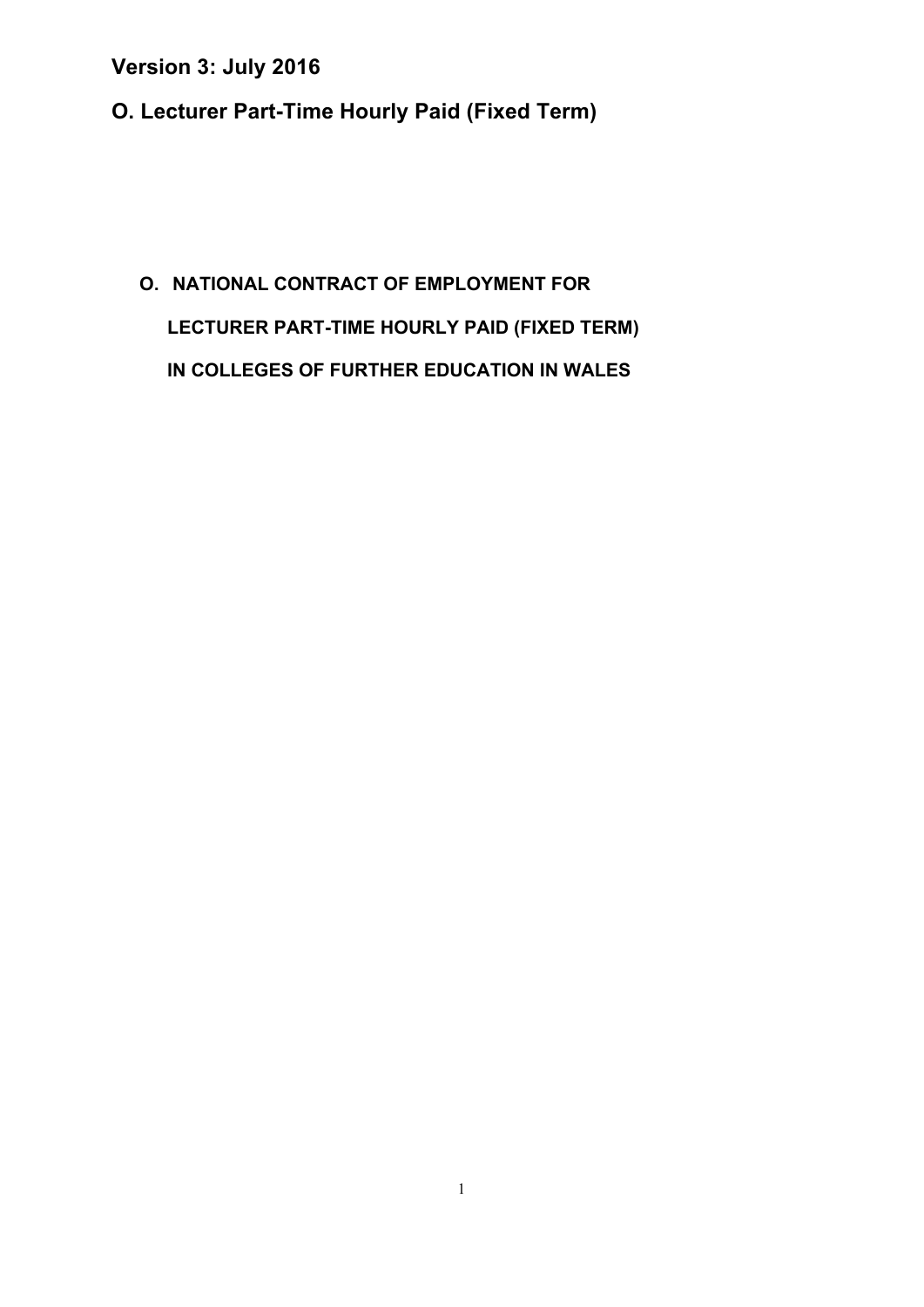# **O. Lecturer Part-Time Hourly Paid (Fixed Term)**

|                       | <b>THE EMPLOYER:</b> [Name and address of Corporation <sup>1</sup> ] ("the Corporation") |
|-----------------------|------------------------------------------------------------------------------------------|
|                       | <b>THE EMPLOYEE:</b> [Name and address of Employee]                                      |
| <b>DATE OF ISSUE:</b> |                                                                                          |

#### **1. Date of Commencement**

- 1.1 Your employment commenced/shall commence on  $\lceil \cdot \rceil$  and will continue until  $\lceil \bullet \rceil$ .
- 1.2 Your period of continuous employment [will begin/began] on [•].
- 1.3 If you are made redundant your period of service with certain other employers will be aggregated with your service with the Corporation for the purpose of determining your redundancy payment. This is in accordance with the Redundancy Payments (Continuity of Employment in Local Government, Etc) (Modification) Order 1999 as amended from time to time.
- 1.4 Your appointment is made in accordance with the Corporation's recruitment and selection procedures and may be subject to the receipt of a satisfactory enhanced DBS disclosure and two satisfactory professional references.

#### **2. Duration**

The Employment shall commence on  $\lceil \bullet \rceil$  and, subject to both the probationary period and termination provisions, shall continue until [●].

### **3. Probationary Period**

<u> 1989 - Jan Samuel Barbara, margaret e</u>

The first 9 months of your employment will be a probationary period, during which your suitability for the position to which you have been appointed will be assessed. The Corporation reserves the right to extend your probationary period if, in its opinion, circumstances so require. During your probationary period, or at the end of it, your employment may be terminated either by you or by the Corporation on giving

 $1$  Not all colleges have Corporations. In this document the term 'Corporation' includes governing bodies or other supervisory boards.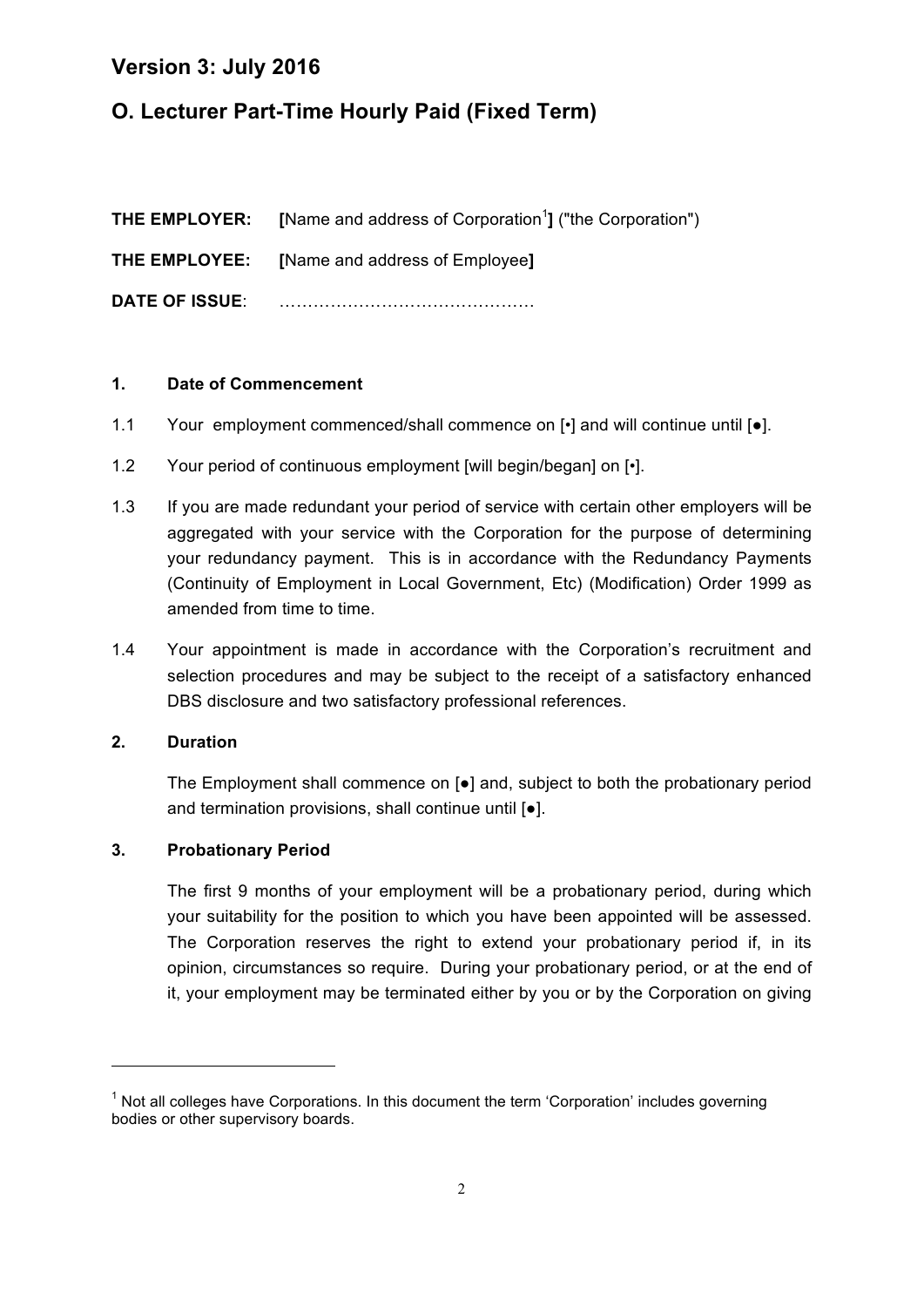# **O. Lecturer Part-Time Hourly Paid (Fixed Term)**

one month's written notice. You will be deemed to have passed your probationary period unless you are notified otherwise in writing.

### **4. Duties**

- 4.1 You will be employed as [job title] and your duties are those as specified within your Job Description together with any lawful and reasonable instruction given to you.
- 4.2 You may be required in pursuance of your duties to perform services not only for the Corporation but also for any Subsidiary which the Corporation has or may acquire in the future.
- 4.3 You are expected to work flexibly and efficiently, to maintain the highest professional standards and to promote and implement the policies of the Corporation consistent with the role.
- 4.4 You will be expected to comply with any policies and procedures commensurate with your role which the Corporation may from time to time issue to ensure the efficient operation of its business and the welfare and interests of its students and employees.

### **5. Remuneration**

- 5.1 You will be paid an hourly rate based on point [INSERT] on the [INSERT ASL/MG/UP] Scale. You will be paid [INSERT £] for each hour of teaching you are required to carry out. You will be paid only for authorised attendance at the College for each hour of work which you are required to carry out in accordance with Clause 10.1. Payment will be made one month in arrears by direct credit transfer on receipt of a claim form authorised by your manager.
- 5.2 Your hourly rate of pay for authorised timetabled attendance allows for 20 minutes for preparation and marking in accordance with the Agreement on the Employment of Part Time Lecturing Staff in FE Colleges and Institutions in Wales 2005.
- 5.3 Your salary progression will be determined in accordance with the salary scales set out in the national pay scales pertinent to your role.

### **6. Place of Work**

- 6.1 Your primary place of work will be the Corporation's premises at [INSERT •]. [Your duties will also require you to work at [INSERT list the locations].
- 6.2 In the event that there is an organisational need to change your primary place of work on an indefinite basis, this will be subject to consultation and agreement with you.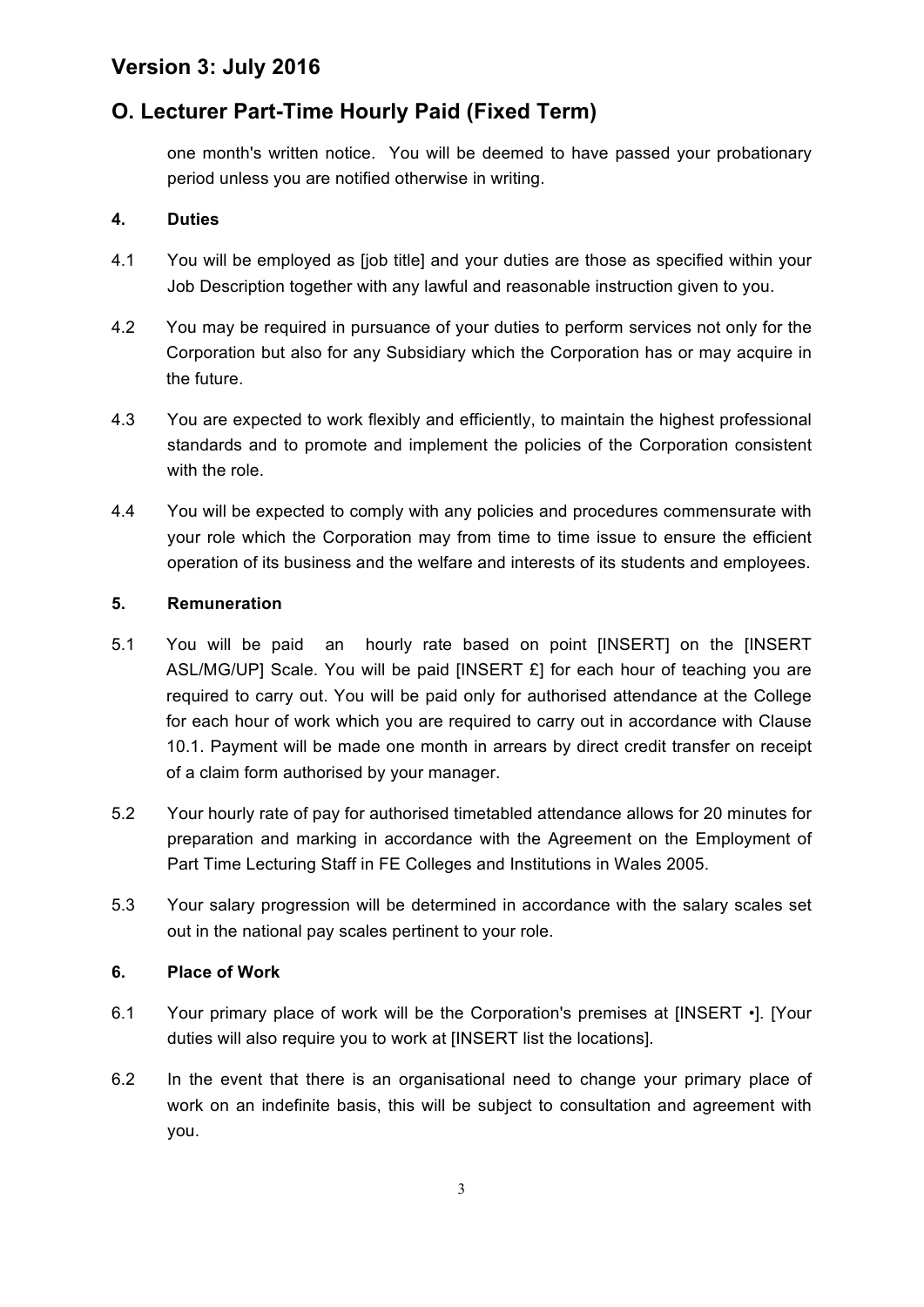# **O. Lecturer Part-Time Hourly Paid (Fixed Term)**

### **7. Mobility**

- 7.1 There may also be a business need to travel and work on a temporary basis at any premises which the Corporation currently has or may subsequently acquire or at any premises at which it may from time to time provide services. This would be subject to discussion and agreement giving due regard to the following considerations:
	- The location and arrangements for travel and subsistence;
	- The length of the working day with increased travel time;
	- The hours of work;
	- The timescale and duration of the proposed arrangements;
	- The employee's personal and family circumstances.
- 7.2 From time to time you may be required to travel and work on a temporary basis at locations outside the UK and for a period of no more than 4 weeks subject to the arrangements set out in Clause 7.1.

### **8. Appraisal and Continuing Professional Development**

- 8.1 You are required to participate in the staff appraisal scheme including performance management and review (PMAR), approved by the Corporation;
- 8.2 You are required, subject to the National Agreement on Lecturer's Workload Allocation for Further Education Colleges in Wales, to take part in continuing professional development.
- 8.3 Full details of the Corporation's policy in relation to Continuing Professional Development can be found at [INSERT link].

### **9. Requirement for Teaching Qualification**

- 9.1 Lecturers employed in a further education institution after  $1<sup>st</sup>$  July 2002 are required to obtain within the relevant time scales, teaching qualifications prescribed by the Further Education Teachers Qualifications (Wales) Regulations 2002 as amended from time to time.
- 9.2 The Corporation will review with you, either prior to commencement of employment or shortly thereafter, the qualifications required for the post and will provide such assistance as it deems reasonable to enable you, if required, to secure requisite qualifications. In the event that you fail to secure the requisite qualifications within the period specified, the Corporation may have no alternative but to terminate your employment and to this end the Corporation reserves the right notwithstanding any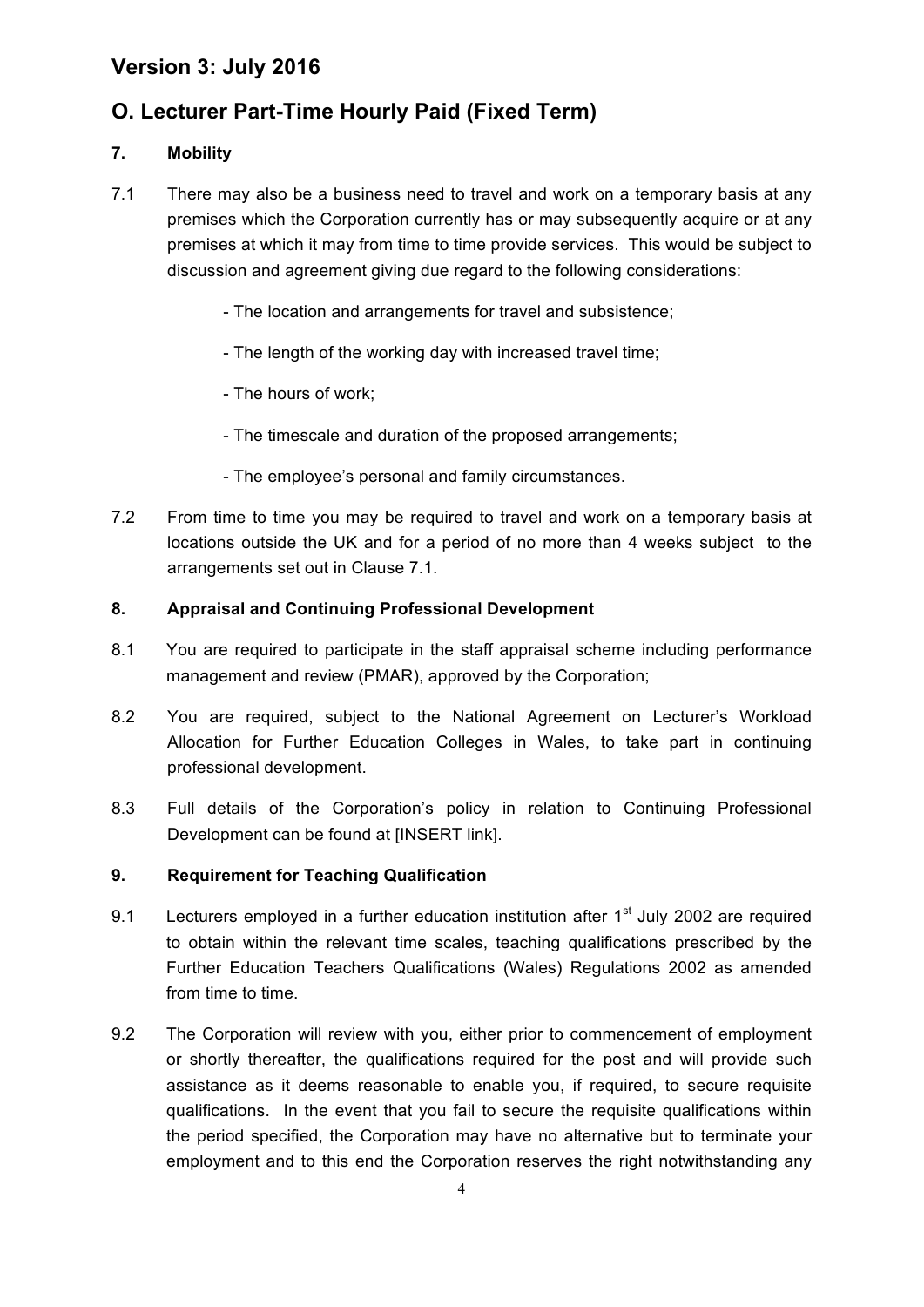# **O. Lecturer Part-Time Hourly Paid (Fixed Term)**

other provisions of this contract, to terminate your employment by giving notice in accordance with Clause 35.1.

### **10. Working Hours**

- 10.1 Your hours may vary according to the academic requirements of the College. However the Corporation will provide you with a minimum of [hours] of teaching per [week, term, year]. This minimum will be reviewed on an annual basis and may be subject to change depending on the requirements of the college.
- 10.2 The days and times you are required to work will be in accordance with your teaching timetable for the relevant term, a copy of which will be supplied to you. Such timetables will be determined at the discretion of the College and may be subject to change. Where there is a change in demand, the College reserves the right to amend your schedule as required giving you two weeks' notice,
- 10.3 You may sometimes be requested to work on a Bank or Public Holiday, in which case you will be given payment in accordance with the Corporation's policy.

#### **11. Holidays**

- 11.1 You are entitled to pro rata paid annual leave in each holiday year (being the period from 1st September to 31st August), which includes your pro-rata entitlement of 8 Bank and Public Holidays normally observed in Wales and a pro-rata entitlement of up to 5 efficiency days. Your holidays are derived from a full time equivalent entitlement of 46 days.
- 11.2 You will be paid your holiday pay, at a rate of [INSERT £] for each hour of teaching you have undertaken which will be calculated in accordance with Clause [5.1]. Annual leave payments will be paid in accordance with the Corporation's policy.
- 11.3 The Corporation reserves the right to schedule a number of closure days in the Annual Calendar, in the interest of efficiency. You will be entitled to a pro-rata payment in respect of those hours.

### **12. Expenses**

Expenses which you incur in the proper performance of your duties will be reimbursed by the Corporation providing that they have been approved in advance by your line manager and are matched by signed and approved receipts in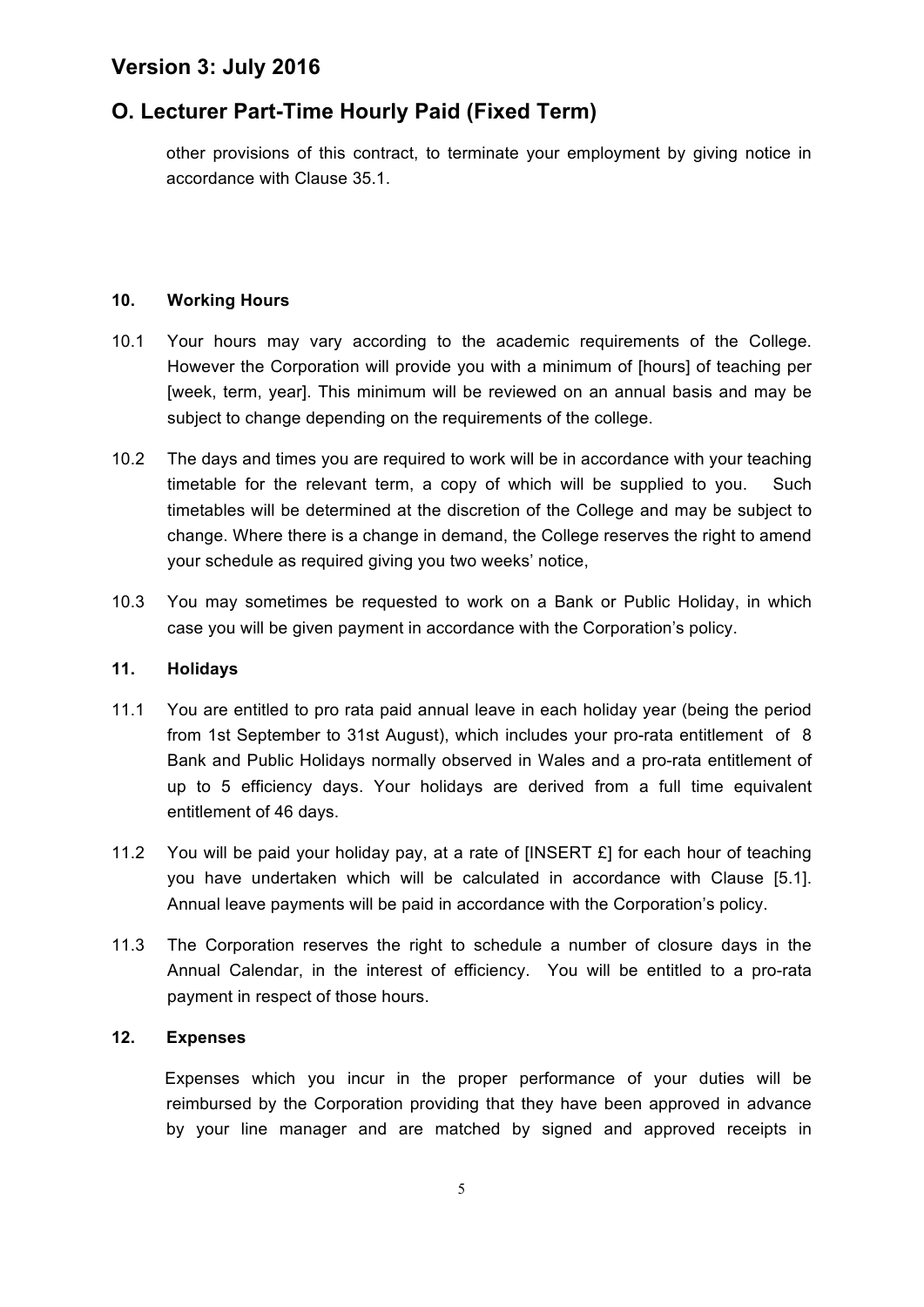# **O. Lecturer Part-Time Hourly Paid (Fixed Term)**

accordance with the Corporation's Financial Regulations which can be obtained from [INSERT LOCATION].

### **13. Pension**

You will automatically become a member of the Teachers' Pension Scheme (TPS) subject to its terms and conditions from time to time in force. You may elect to opt out of the scheme at any time. Further details may be obtained from the TPS. If you opt out of the TPS, the Corporation is still obliged to comply with the employer duties under Part 1 of the Pensions Act 2008 and it will automatically enrol or re-enrol you into a Pension scheme as and when required by law.

### **14. Deductions**

For the purposes of the Employment Rights Act 1996, you hereby authorise the Corporation to deduct from your salary or any other payments due to you any agreed sums due from you to the Corporation, including any overpayments, loans or advances made to you by the Corporation. You will be provided with a deduction schedule accordingly.

#### **15. Sickness**

- 15.1 If you are absent from work due to sickness or injury, you may be eligible to receive sick pay in accordance with the Corporation's Sickness Policy. Further details in respect of sickness may be obtained from [INSERT LOCATION]
- 15.2 The payment of sick pay is subject to your compliance with the Corporation's rules for the notification and verification of sickness absence, which are set out in the Sickness Policy.
- 15.3 The Corporation has the right to require you to attend a medical examination by a doctor or occupational health specialist nominated by the Corporation, in particular but not limited to circumstances where you are absent on long term sickness. The Corporation reserves the right to cease to make payments of sick pay in the event that you repeatedly fail to attend at such an appointment having been requested to do so, without reasonable justification.
- 15.4 If you receive compensation following an injury or accident which occurred outside work for loss of earnings, you will be required to repay to the Corporation compensation paid for such loss of earnings, up to the value of sick pay received less your statutory entitlement.

#### **16. Maternity Leave**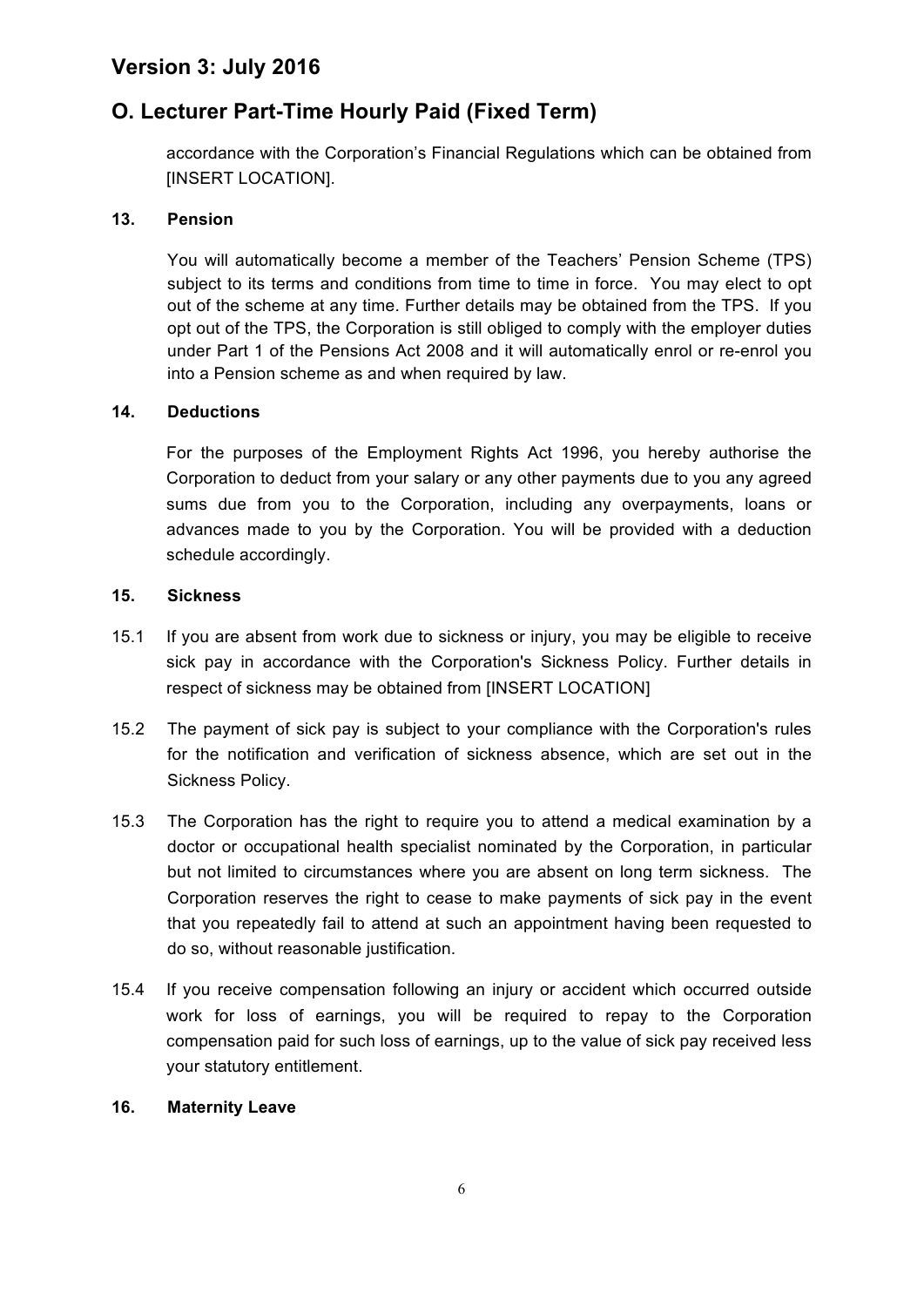# **O. Lecturer Part-Time Hourly Paid (Fixed Term)**

If you become pregnant, you will be eligible to take maternity leave and may qualify for employer and/or statutory maternity pay. Full details of the Corporation's Maternity Policy and the procedures with which you must comply in order to exercise your rights under it are available from [INSERT LOCATION].

### **17. Paternity Leave**

Where your Spouse/Partner becomes pregnant, you will be eligible to take paternity leave and receive paternity pay. Full details of the Corporation's Paternity Leave Policy and the procedures with which you must comply in order to exercise your rights under it are available from [INSERT LOCATION].

### **18. Parental Leave**

You will be entitled to take parental leave in accordance with the Maternity and Parental Leave Regulations 1999, as amended, or alternatively in accordance with any policy or procedure on this subject which has been adopted by the Corporation. Further details in respect of parental leave may be obtained from [INSERT LOCATION].

### **19. Adoption Leave**

If you adopt a child, you may be eligible to take adoption leave and receive adoption pay. Full details of the Corporation's Adoption Policy and the procedures with which you must comply in order to exercise your rights under it are available [INSERT LOCATION].

### **20. Health and Safety**

The Corporation recognises and accepts its responsibilities as an employer to ensure, so far as is practicable, the health, safety and welfare of all its employees. A copy of the Health and Safety Policy, subject to amendment from time to time, can be obtained from [INSERT LOCATION]. You are responsible for familiarising yourself with the policy and adhering to the health and safety rules in the workplace.

#### **21. Exclusivity of Service**

21.1 You are required to devote your time, full attention and abilities to your duties during your contracted working hours and to act in the best interests of the Corporation at all times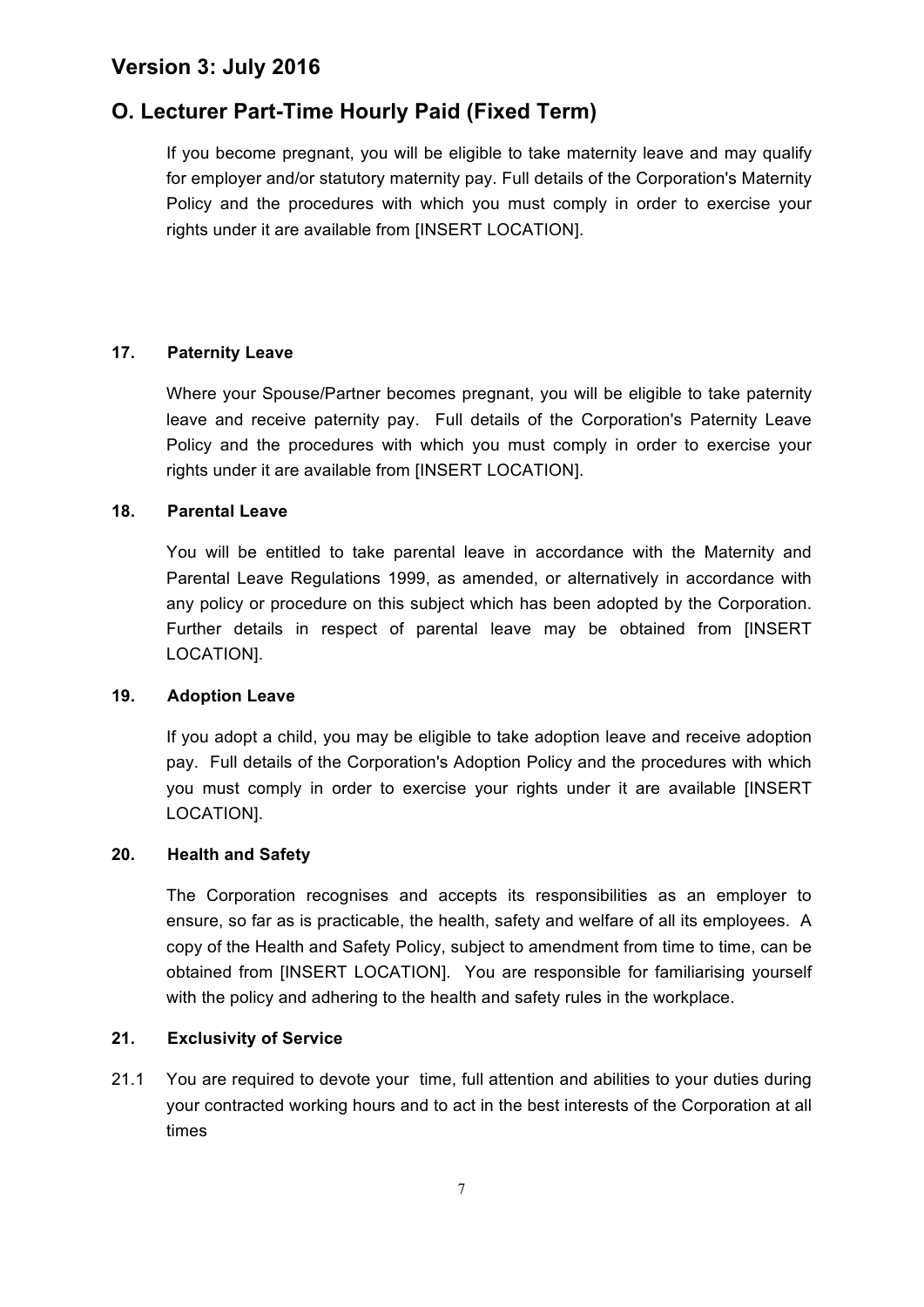# **O. Lecturer Part-Time Hourly Paid (Fixed Term)**

- 21.2 You are required to notify the Corporation's Human Resources Department in writing of any other employment or paid activities that you currently undertake or intend to undertake for the duration of this contract.
- 21.3 The Corporation reserves the right to refuse permission to undertake such employment or paid activities where the following applies.
	- (i) there is a conflict or competition with the work of the Corporation
	- (ii) it involves the use of Corporation property
	- (iii) it prevents the effective undertaking of your duties for the Corporation
	- (iv) it contravenes the Working Time Regulations 1998;
	- (v) it poses a risk to the Corporation's reputation.
- 21.4 If you have any doubts about possible conflicts of interest you must consult the Corporation's Human Resources Department and where required obtain written permission from the Principal.
- 21.5 Where paid leave of absence is granted to undertake activity for another organisation any payment (expenses exempt) received in respect of that activity must be transferred to the Corporation

#### **22. Confidentiality**

- 22.1 You shall not either during your employment (except in the proper performance of your duties), nor at any time after its termination, use for your own purposes (or for any purposes other than those of the Corporation) or divulge to any person, corporation, company or other organisation whatsoever any confidential information belonging to the Corporation or to any Subsidiary or relating to its or their affairs or dealings which may come to your knowledge during your employment. This restriction shall cease to apply to any information or knowledge which may come into the public domain after the termination of your employment, other than as a result of unauthorised disclosure by you or by any third party. The Trade Union and Labour Relations (Consolidation) Act 1992 (TULR(C)A 1992) requires employers to disclose information for the purposes of collective bargaining to accredited representatives of recognised trade unions. This restriction shall not apply to any use or disclosure authorised by the Corporation or required by law or in furtherance of a legitimate trade union activity.
- 22.2 Confidential information shall include (but shall not be limited to) the following: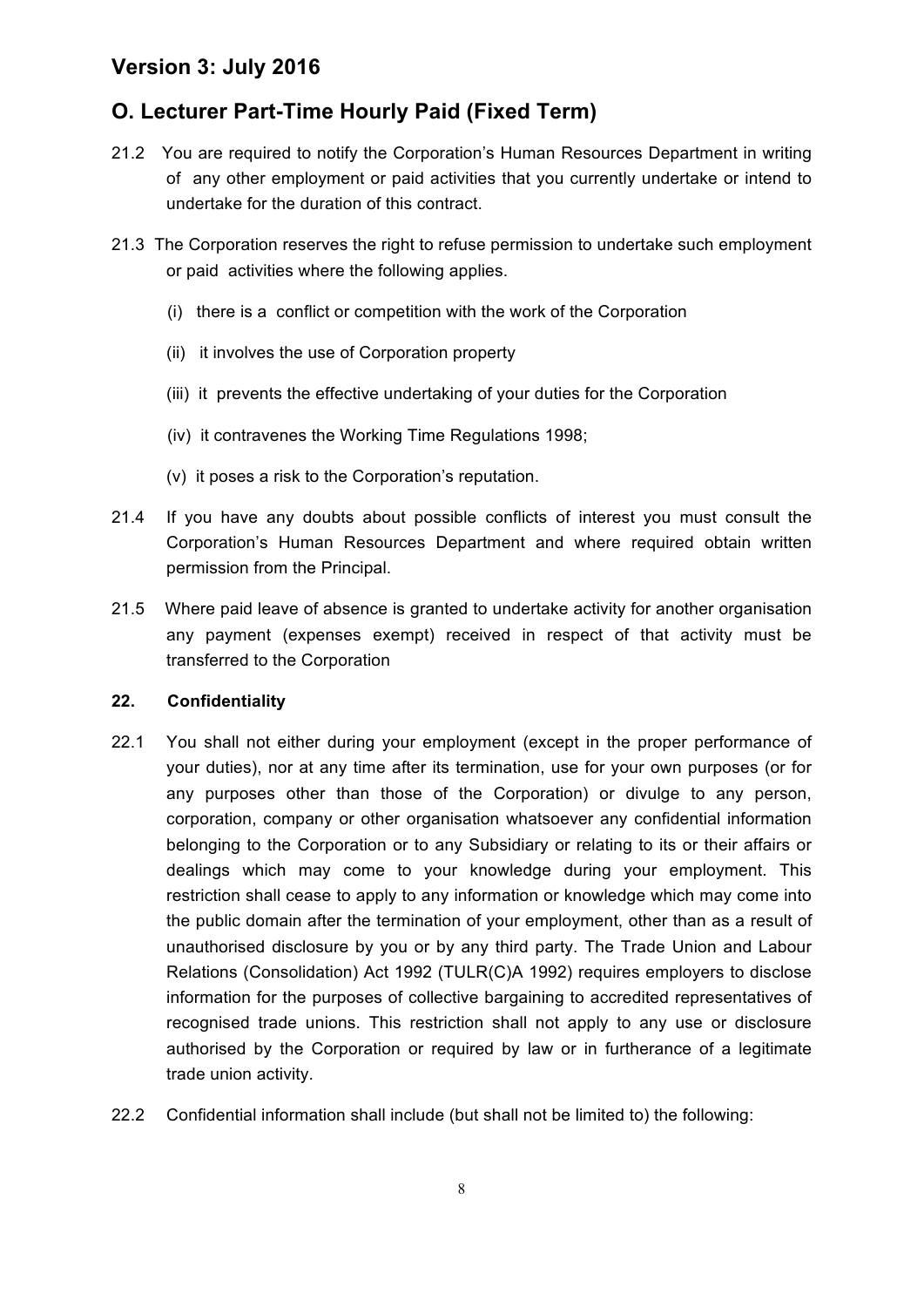# **O. Lecturer Part-Time Hourly Paid (Fixed Term)**

- (a) Information concerning the services offered or provided by the Corporation or any Subsidiary including the names of any persons, companies or other organisations to whom such services are provided, their requirements and the terms upon which services are provided to them (save that such information shall not be regarded as confidential once it has been published in any prospectus or other document which is available to members of the public).
- (b) The Corporation's marketing strategies and business plans or those of any Subsidiary and the marketing strategies and business plans of other Corporations or governing bodies involved in collaborative partnerships if appropriate.
- (c) Any information relating to a proposed reorganisation, expansion or contraction of the Corporation's activities (or those of any Subsidiary) including any such proposal which also involves the activities of any other corporation or organisation.
- (d) Financial information relating to the Corporation or any Subsidiary (save to the extent that such information is included in published audited accounts).
- (e) Details of:
	- (i) Employees of the Corporation or any Subsidiary, the remuneration and other benefits paid to them and their experience, skills and aptitudes and/or
	- (ii) Any arrangements for the supply of personnel to the Corporation or any Subsidiary by a third party provider.
- (f) Any information which you have been told is confidential or which you might reasonably expect to be confidential.
- (g) Any information which has been given to the Corporation or any Subsidiary in confidence by students or other persons, companies or organisations.
- 22.3 Notwithstanding the above, the Corporation affirms that professional staff have freedom within the law to question and test received wisdom relating to academic matters, and to put forward new ideas, and controversial or unpopular opinions about academic matters without placing themselves in jeopardy or losing the jobs and privileges they have at the Corporation.
- 22.4 All records, documents and other papers (together with any copies or extracts thereof) made or acquired by you in the course of your employment shall be the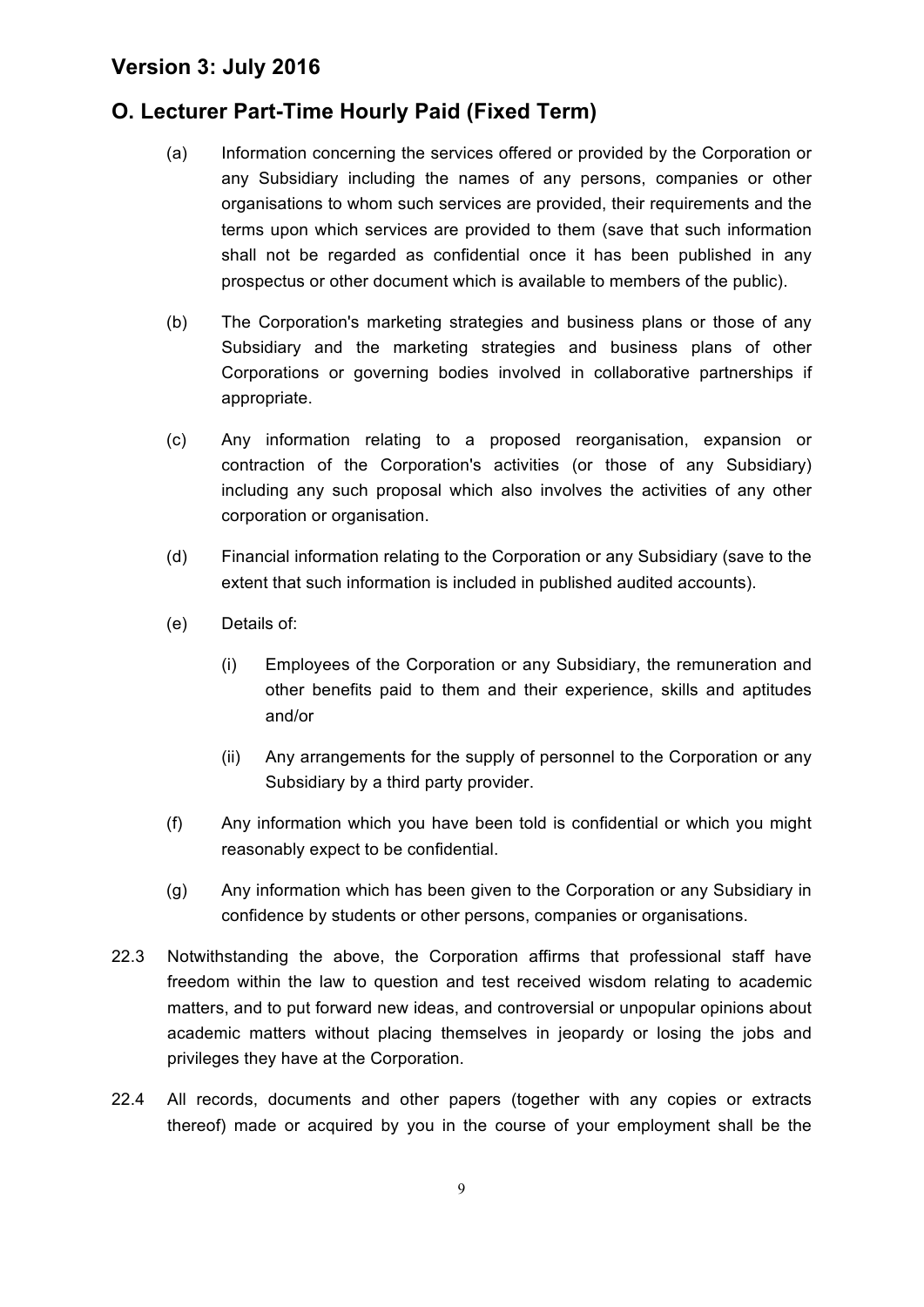# **O. Lecturer Part-Time Hourly Paid (Fixed Term)**

property of the Corporation and must be returned to it upon request on the termination of your employment.

- 22.5 Nothing in this contract, and in particular this Clause 22, is intended to prejudice your rights in relation to any protected disclosure under the meaning of Section 43A of the Employment Rights Act 1996, as amended from time to time (Whistleblowing).
- 22.6 Any request received by you under the Freedom of Information Act 2000 will be forwarded to [your Line Manager/HR Department/Information Officer] for consideration. Under no circumstances should you respond to such a request directly.

### **23. Data Protection**

You agree to abide by the Corporation's Data Protection Policy available at [INSERT LINK] as amended from time to time and the provisions of the Data Protection Act 1998 when handling personal data in the course of employment including personal data relating to any employee, student, client, supplier or agent of the Corporation or any subsidiary.

### **24. Copyright**

- 24.1 The copyright in all records, documents and course materials produced or made by you in the course of your employment after your appointment to the Corporation, shall belong to the Corporation.
- 24.2 The copyright of any work or design compiled, edited or otherwise brought into existence by you as a scholarly work for the purposes of furthering your professional career shall belong to you. "Scholarly work" includes items such as books, contributions to books, articles and conference papers, and shall be construed in the light of the common understanding of the phrase in further and higher education.

#### **25. Grievances**

- 25.1 If you have a grievance relating to your employment, you are entitled to invoke the Corporation's Grievance Procedure which is available from [INSERT LOCATION].
- 25.2 You may from time to time be required to participate in some capacity in an employee grievance.

### **26. Disciplinary Procedures**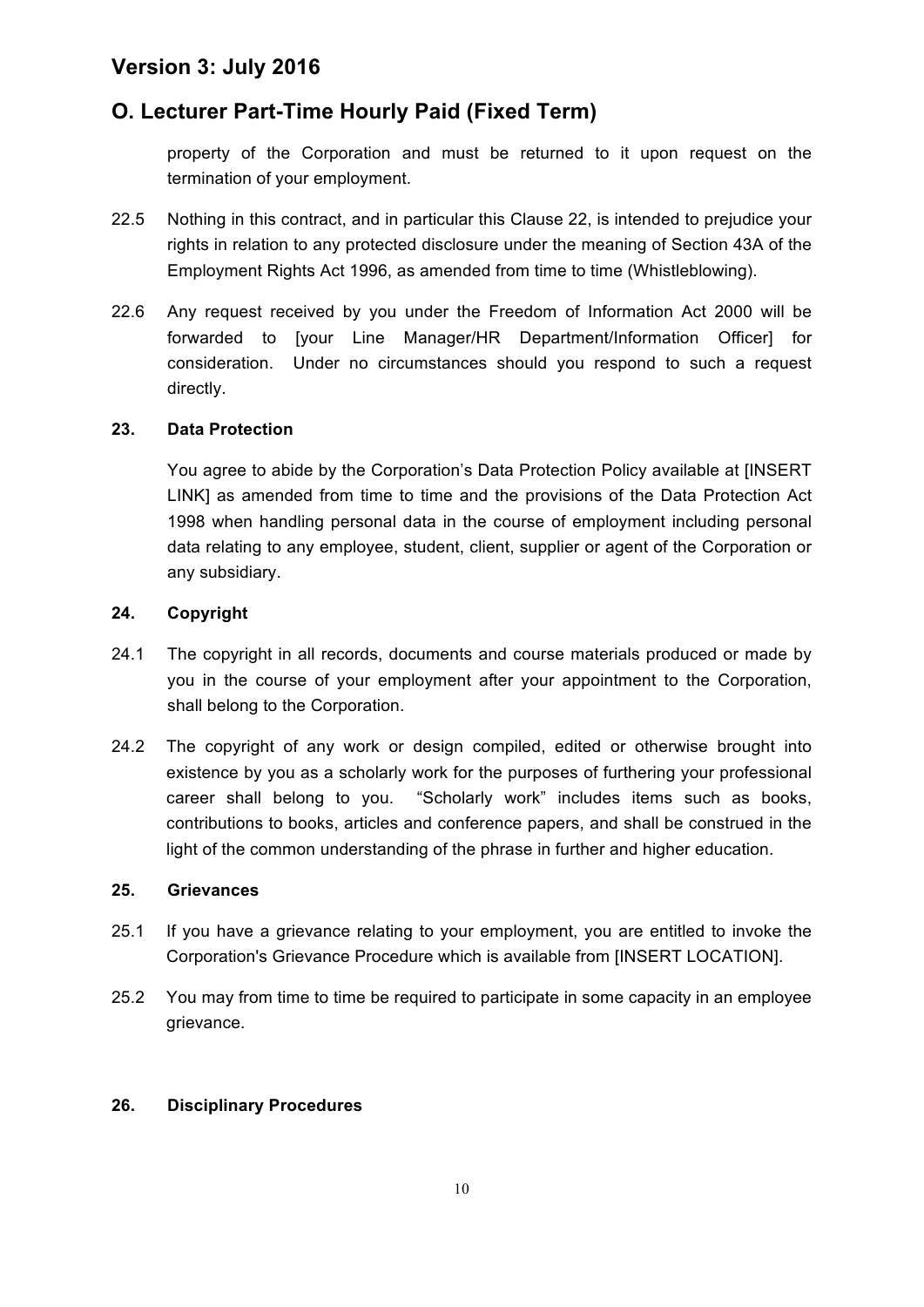### **O. Lecturer Part-Time Hourly Paid (Fixed Term)**

- 26.1 The Corporation expects reasonable standards of performance and conduct from its employees. Details of the Corporation's Procedures can be found at [INSERT LOCATION] together with the Staff Code of Conduct.
- 26.2 You may from time to time be required to participate in some capacity in a disciplinary procedure.

#### **27. Capability Procedures**

The Corporation has procedures in place designed to assist and encourage all employees to achieve and maintain standards of job performance. The aim is to ensure consistent and fair treatment for all and to assist any employee who is considered to be experiencing difficulties in performing satisfactorily the duties required of the post to which s/he was appointed. Details of the Corporation's Procedures can be found at [INSERT LOCATION].

### **28. Protected Disclosures - Whistleblowing**

If you have concerns regarding activities including but not limited to malpractice, fraud or corruption within the Corporation and /or any of its subsidiaries you should refer to the Corporation's Whistleblowing Policy which can be found at [INSERT LOCATION] to assist you in raising your concerns.

#### **29. Safeguarding Children and Adults**

The Corporation has policy and procedures in place which set out the statutory safeguarding responsibilities of Further Education Colleges, as well as good practice recommendations, in relation to children and adults. All employees are required to adhere to the Corporation's Safeguarding Policy and associated procedures and guidance, which may be varied by the Corporation from time to time. Details can be found at [INSERT LOCATION].

#### **30. Social Networking**

You should be aware that the internet is provided primarily for business use. The Corporation recognises that many employees use the internet, including social media for personal and business purposes. You should therefore have due regard to the Corporation's Social Media and/or Email Policy and/or Acceptable Usage Policy when using the internet including social media for personal and business purposes.

#### **31. Monitoring of Telecommunications**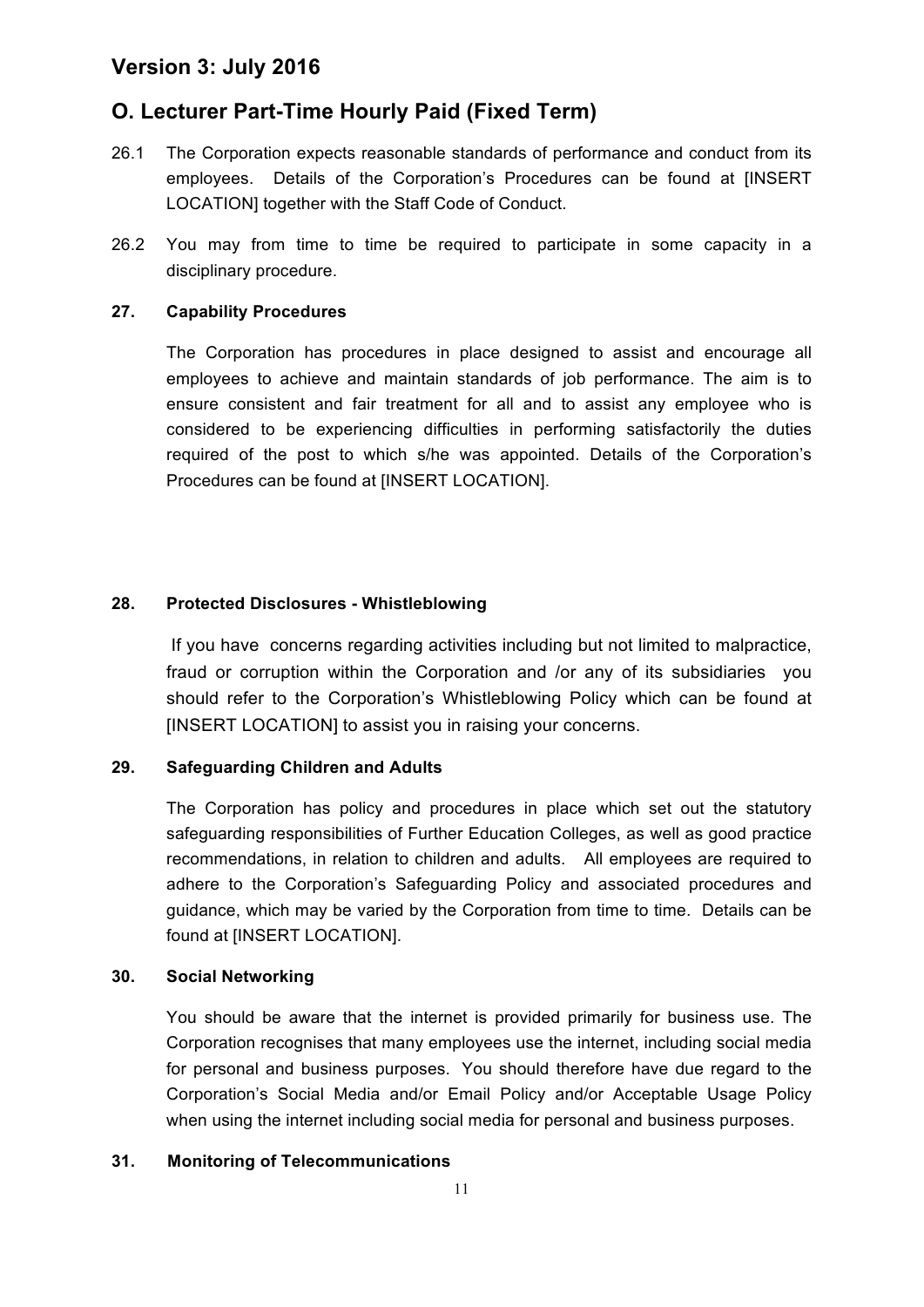# **O. Lecturer Part-Time Hourly Paid (Fixed Term)**

In accordance with the Corporation's policies, the Corporation has the right to monitor any and all aspects of its telephone and computer systems that are made available to you and to monitor, intercept and/or record any communications made by you, including any type of telephone, e-mail or Internet communications, for any purposes authorised under the Telecommunications (Lawful Business Practice) (Interception of Communications) Regulations 2000 and any amending or supplementary legislative or regulatory requirements.

### **32. Criminal Acts**

In the event that you are under caution, arrested, charged with, and/or convicted of, a criminal act, you will advise the Corporation's Human Resources Department immediately. Failure to do so may result in disciplinary action.

### **33. Anti-Bribery and Corruption**

- 33.1 Every employee and individual acting on the Corporation's behalf is responsible for maintaining the Corporation's reputation and for conducting their duties honestly and professionally. In accordance with this, you are required to adhere to the Corporation's Anti-Bribery Policy. Details can be found at [INSERT LOCATION].
- 33.2 You agree that you will report any suspicious conduct that may amount to a bribe being offered, promised, given, requested or accepted (either involving you or another employee or person acting for, or on behalf of, the Corporation) immediately to the relevant individuals within the Corporation in accordance with the Anti-Bribery Policy.

### **34. Trade Union Membership**

- 34.1 You have the right to belong to a trade union of your choice. The following trade union[s] are currently recognised by the Corporation for Staff: [ENTER TU DETAILS AND RELEVANT BARGAINING GROUP].
- 34.2 The Corporation will provide information to the recognised trade unions to allow them to organise within the college. Your details will be provided unless you notify us, in writing that you do not wish your name to be provided.

#### **35. Termination of Employment**

- 35.1 After the successful completion of any probationary period, the Corporation may terminate your employment by giving you in writing whichever is the greater is of:
	- (a) 2 months' notice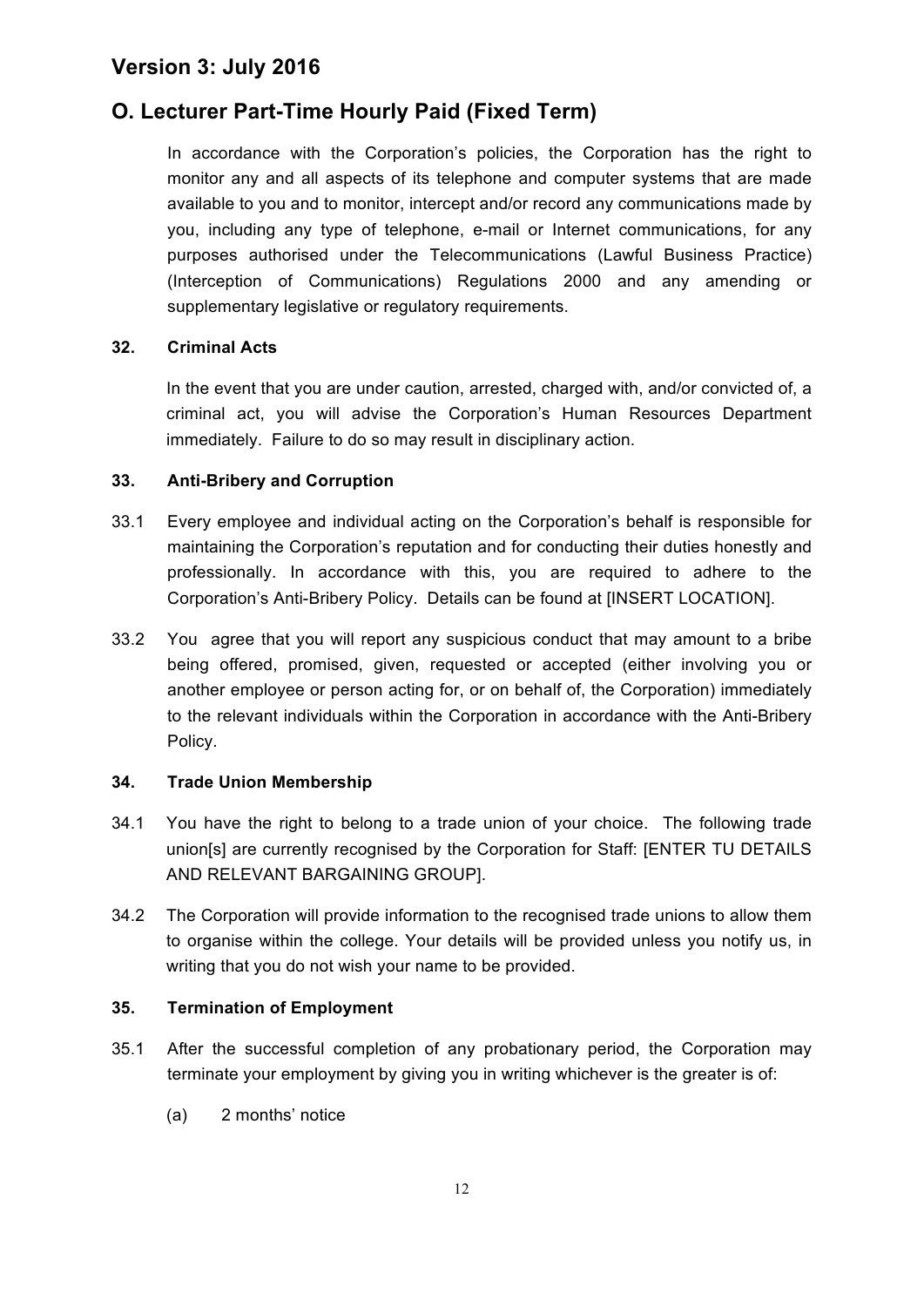# **O. Lecturer Part-Time Hourly Paid (Fixed Term)**

- (b) one weeks' notice for each year of service, up to a maximum of 12 weeks' notice.
- 35.2 You may terminate your employment at any time by giving the Corporation 2 months' notice in writing
- 35.3 The Corporation may terminate your employment without notice or without compensation in lieu of notice if you are found guilty of gross misconduct.
- 35.4 During any period of notice of termination (whether given by you or the Corporation), the Corporation shall be under no obligation to assign any duties to you and shall be entitled to exclude you from its premises ("garden leave"), although this will not affect your right to receive your normal salary and other contractual benefits. If you are required to take '"garden leave" during the notice period, Clause 21 shall continue to apply.
- 35.5 Your employment will terminate automatically upon the date specified in Clause 1.

### **36. Return of Corporation Property**

- 36.1 Upon the termination of your employment (for whatever reason) you hereby agree to return to the Corporation all [documents, student work, IT equipment, books, office equipment, keys, security passes, credit cards, college car *– delete/amend as appropriate*] and any other property belonging to the Corporation. This includes all documents and information whether stored electronically or as hard copy.
- 36.2 All Corporation property must be returned no later than your last date of employment with the Corporation. You are also required to return to the Corporation any college property that may come into your possession after your employment ends.
- 36.3 It is your responsibility to return Corporation property. With reference to Clause 14 (Deductions), you hereby agree that any failure to return such property will entitle the Corporation to withhold the whole or any part of any wages due to you from the Corporation up to the second hand replacement cost of the non-returned property'. The Corporation reserves the right to issue legal proceedings against you in the event that it is unable to recover, by way of a withholding of salary a sum representing up to the second hand replacement cost of the property which is unreturned.

### **37. Collective Agreements**

National collective agreements which are currently in existence (as set out in Appendix 1) are expressly incorporated into this contract. These agreements may be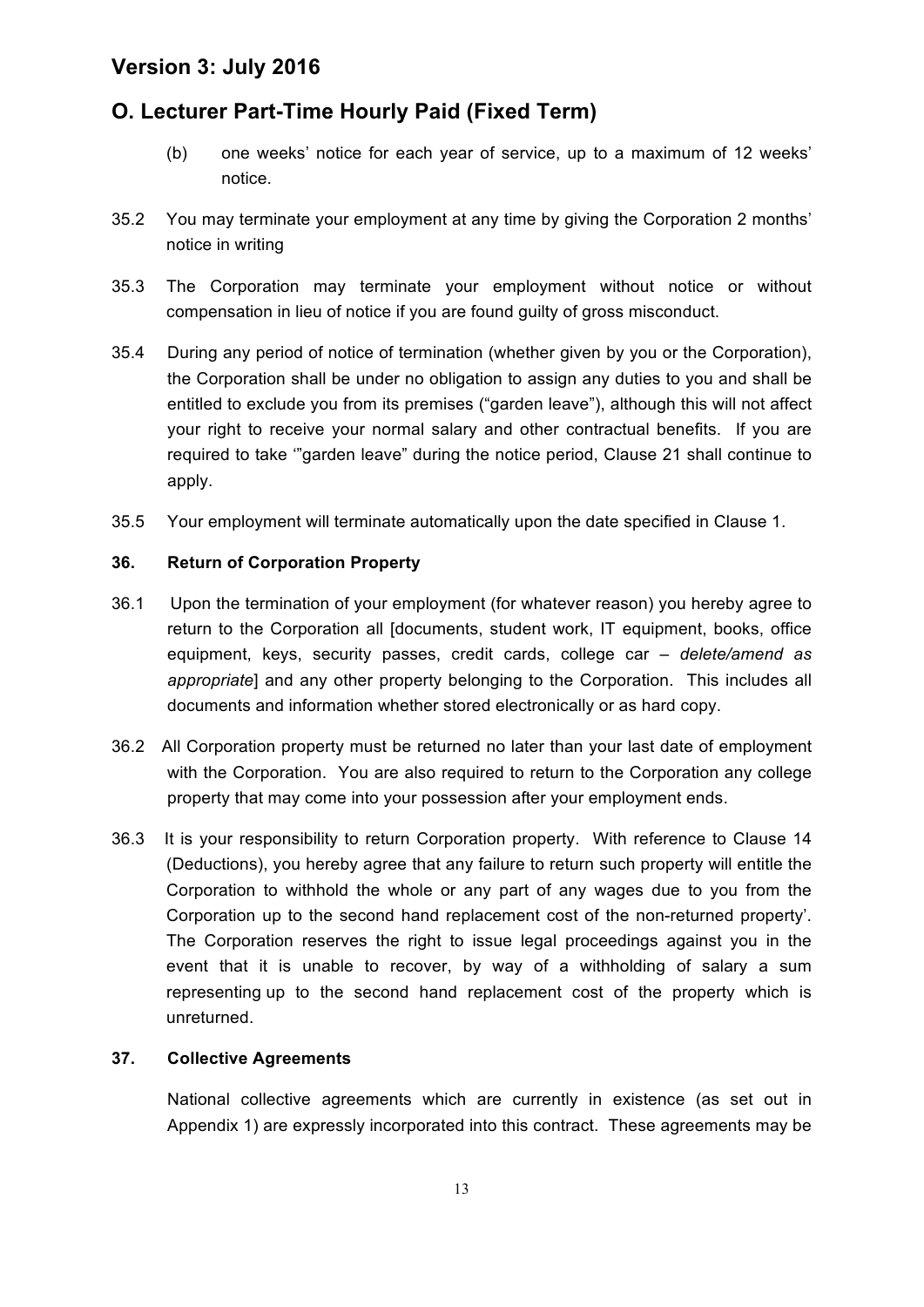### **O. Lecturer Part-Time Hourly Paid (Fixed Term)**

varied from time to time following negotiations with the recognised trade unions through the Wales Negotiations Committee Further Education (WNCFE).

#### **38. Prior and subsequent agreements**

- 38.1 This Contract of Employment and Collective Agreements listed in Appendix 1 are in substitution for any previous letters of appointment or contracts of employment.
- 38.2 Any changes in the terms and conditions of employment applicable to staff appointed by the Corporation on the terms and conditions set out herein, which may be agreed after the date of this Contract between the Corporation and any trade unions recognised by the Corporation in respect of such staff, shall be incorporated automatically into your Contract of Employment.
- 38.3 Any future national collective agreements reached after the date of this contract through the WNCFE will be expressly incorporated into this contract in accordance with the procedures set out in the National Recognition Agreement.

#### **39. Interpretation**

In this contract "Subsidiary" means any company, association, society or other entity directly or indirectly controlled by the College, for which purpose 'control' means either ownership of more than 50% of the voting share capital (or equivalent right of ownership) of such company, association, society or other entity or power to direct its policies and management whether by contract, statute or otherwise.

#### **40. Applicable Law**

English and Welsh law shall apply to this Contract and the parties to this Contract submit to the jurisdiction of the courts of England and Wales.

#### **41. Reporting cases of misconduct or professional incompetence**

- 41.1 It is a statutory requirement for the Corporation to refer information to the Disclosure and Barring Service when an employee has been removed from regulated activity because the Corporation believes s/he has engaged in relevant conduct, or posed a risk of harm to children or vulnerable adults, or when an employee leaves their post in circumstances where they would or might otherwise have been removed because they harmed, or posed a risk of harm to a child or vulnerable adult.
- 41.2 In accordance with the Education (Supply of Information) (Wales) Regulations 2009 the Corporation will report to the General Teaching Council for Wales (or any successor body formed to monitor professional standards within the FE Sector),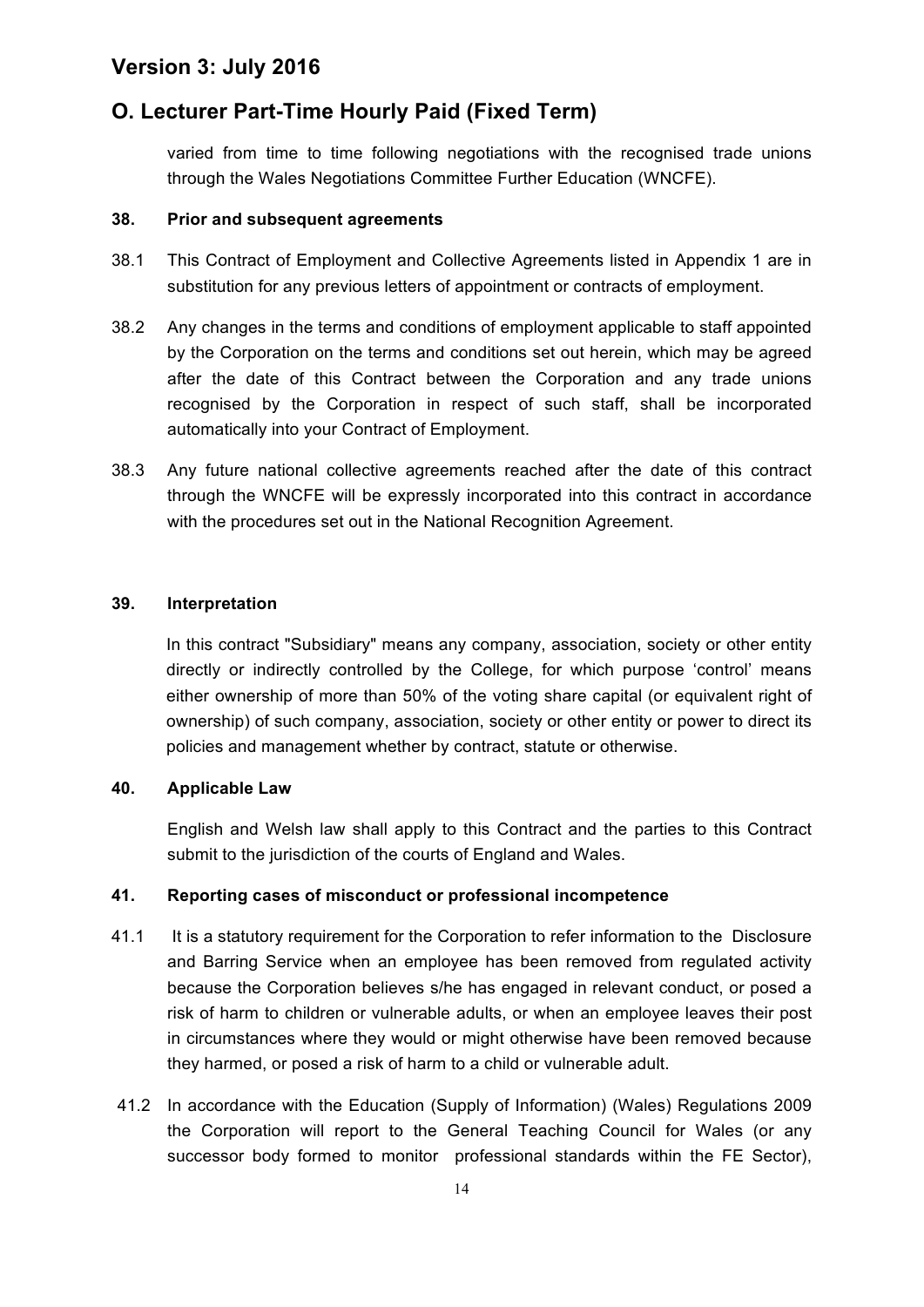# **O. Lecturer Part-Time Hourly Paid (Fixed Term)**

cases of misconduct, professional incompetence or conviction of a relevant offence of a registered teacher or member of staff, which results in the Corporation ceasing to engage the services of that person.

### **42. Education Workforce Council (EWC)**

You are required to be registered by the EWC. You are therefore subject to the rules and regulations of this body.

### **43. Post Termination Restrictions**

Either :

There are no Post Termination Restrictions for this post.

OR

The Post Termination Restrictions are set out in Appendix 2.

### **Declaration**

I hereby confirm my agreement to the terms and conditions set out above.

| (Name of Employee) |  |
|--------------------|--|
|                    |  |
|                    |  |

(For and on behalf of the Corporation)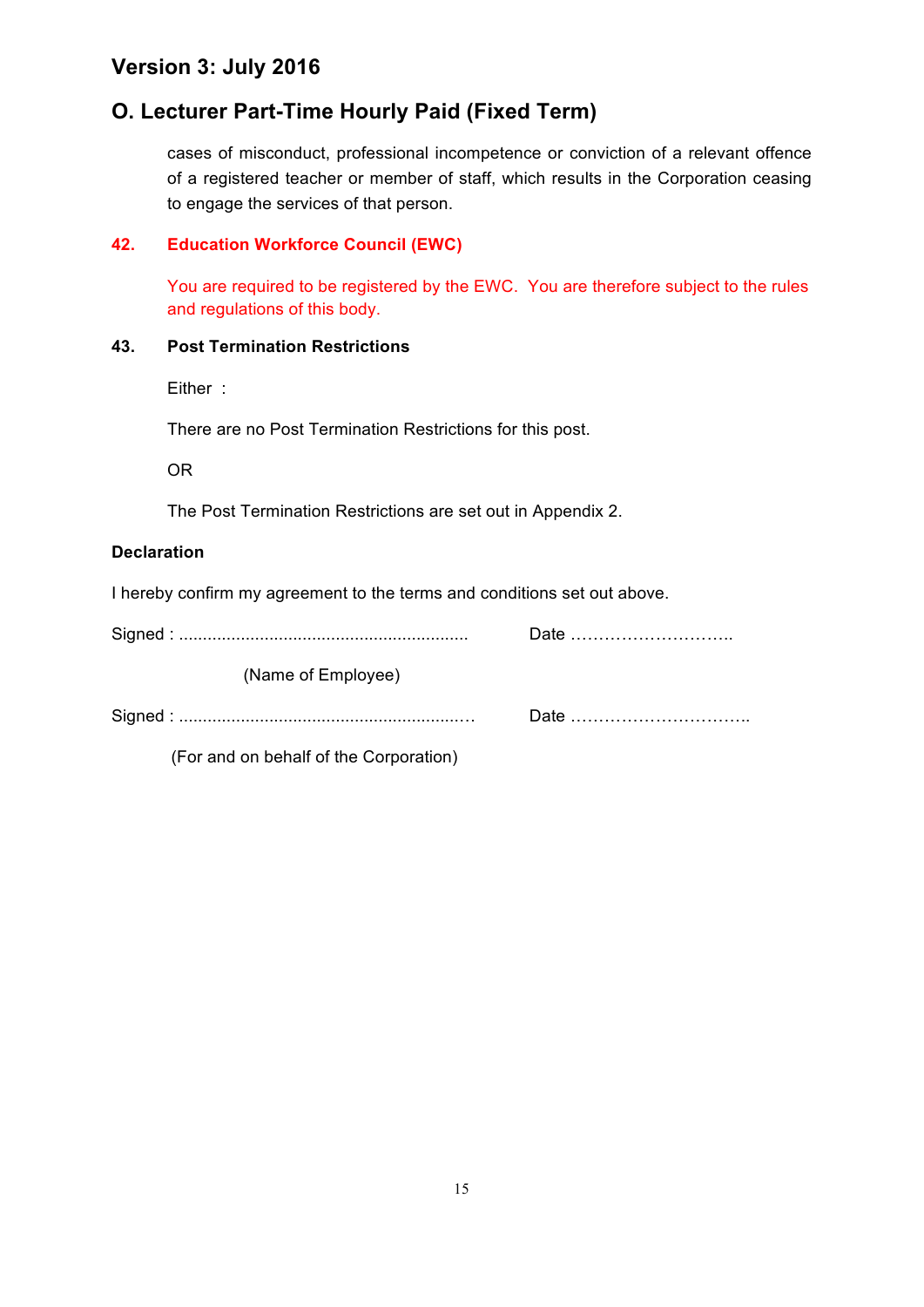# **O. Lecturer Part-Time Hourly Paid (Fixed Term)**

### **Appendix 1 – Collective Agreements**

- 1. Agreement on the Employment of Part Time Lecturing Staff in FE Colleges and Institutions in Wales (2005)
- 2. Pay Wales Agreement Year 3 (2005/6) (Threshold Progression)
- 3. National Agreement on Lecturer's Workload Allocation for Further Education Colleges in Wales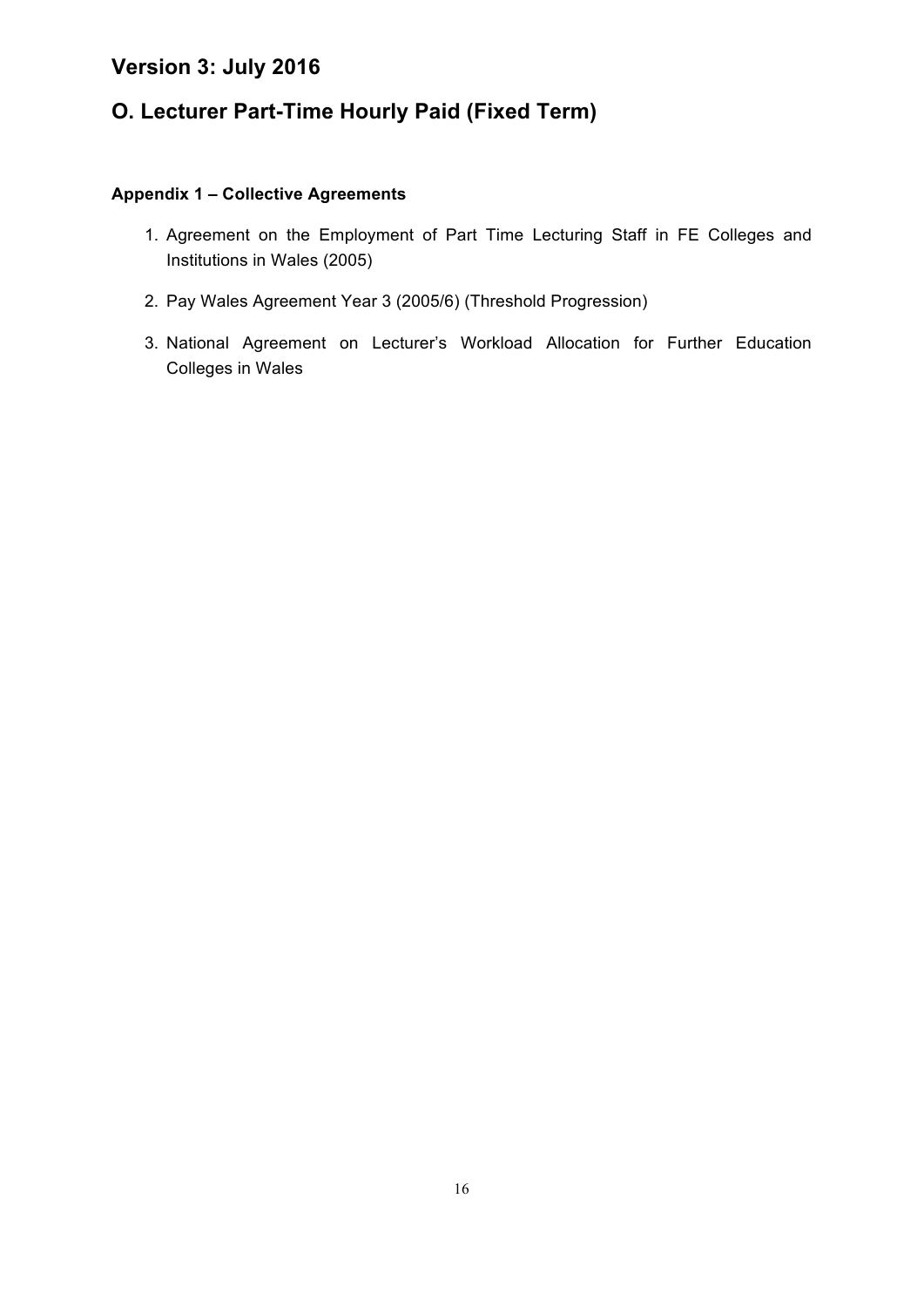# **O. Lecturer Part-Time Hourly Paid (Fixed Term)**

### **Appendix 2**

### **1 Post-termination Restrictions**

- 1.1 For the purposes of Clause 1.2 below, the following words shall have the following meanings:
	- (a) "Client" shall mean any person, corporation, company or other organisation to whom or which the Corporation supplied services during the twelve months preceding the Termination Date and with whom or which, during such period, you had personal dealings in the course of your employment but shall exclude any such person who was enrolled as a student on a publicly funded course with the Corporation and any such organisation which distributes public funds for education and training purposes;
	- (b) "Restricted Services" shall mean any services which are the same as or similar to any services supplied by the Corporation with which your duties were concerned or for which you were responsible during the twelve months immediately preceding the Termination Date;
	- (c) "Termination Date" shall mean the date of termination of your employment.
- 1.2 You hereby undertake that you will not during a period of twelve months immediately following the Termination Date without the prior written consent of the Corporation whether by yourself, through your employees or agents or otherwise howsoever and whether on your own behalf or on behalf of any other person, corporation, company or other organisation, directly or indirectly:
	- (a) solicit business from or canvass any Client if such solicitation or canvassing is in respect of Restricted Services;
	- (b) supply Restricted Services to any Client;
	- (c) solicit or induce or endeavour to solicit or induce any person who is on the Termination Date employed by the Corporation in a managerial capacity or as a member of its academic staff to cease working for or providing services to the Corporation, whether or not any such person would thereby commit a breach of contract;
	- (d) employ or otherwise engage in the supply of Restricted Services to any Client any person who is on the Termination Date, or was during the twelve months preceding the Termination Date, employed by the Corporation in a managerial capacity or as a member of its academic staff.